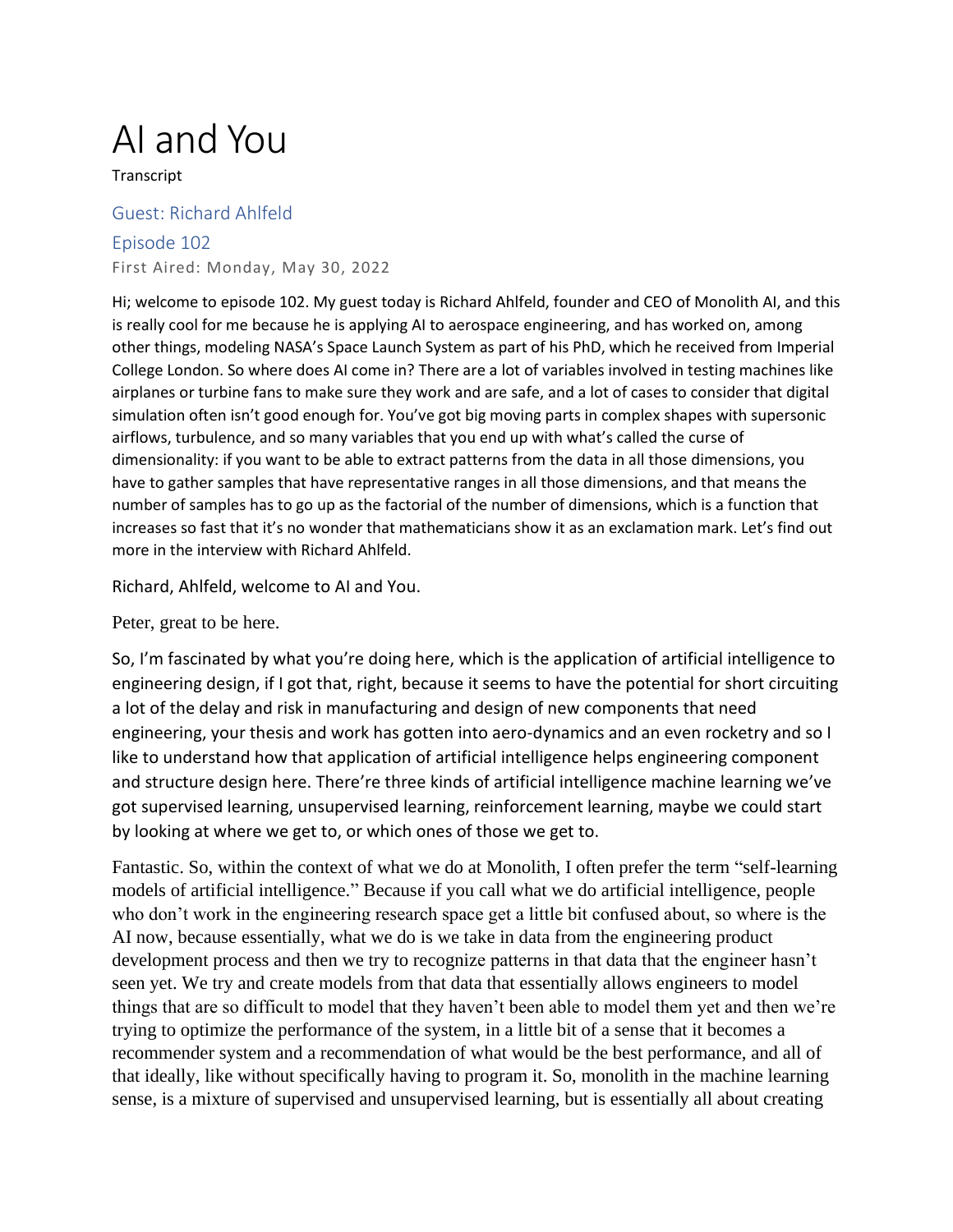problem creating problems. Let me try that again and it's all about creating solutions to engineering problems by building self-learning models.

And I'd like to go back to your PhD because this is a very mathematically dense, physics dense, work on the application of machine learning techniques to design and at that point, were you contemplating the future in academia? Because a lot of PhDs stay there. Or did you intend to move out into the private sector already?

So, I loved being in academia, because I've done always been a scientist, I've been experimenting with everything my entire life and I had the best time as a PhD student and researcher, I mean, I got invited to work on the Space Launch System, and NASA, like I was having the best time in my life. So, I love research. The thing is, I also always fancied myself as an entrepreneur, I wanted to do stuff and build stuff, but I also wanted to see impact people's lives and so I gradually moved away from theoretical research, to practical research to robotics research, I wanted it to be closer and closer to what actually happens in the world and I had this one moment as a researcher, where I presented rare events analysis on Rolls Royce turbines, at a big conference in Cambridge, and somebody from Rolls Royce stands up and be like, "Richard, you've made the assumption that you can prevent aircraft crashes, really well, if we give you 6 million engine tests, do you realize that we do three per engine, not 6 million?" And I'd realized I built the perfect mathematical model for a scenario that was never going to be useful and that I think, is the point where research is great, but industrial research and working in a company could potentially be significantly more useful and then I think I gradually shifted over into more commercial industrial research.

## So, how do you make up the remaining 5,999,997 tests?

In this particular part of my research, you just don't. I had built a Black Swan model like something that really looks at the most extreme and rare events and tries to model them accurately, which works in finance, because you can connect a lot of data about global markets from millions of people and I'd adapted that to turbine engine without taking into account that you might need more data than an actual engineer working on an actual turbine might have in their day to day life. And so I took that lesson learned and switched what I did to, okay, we need to work with what engineers actually do on a daily basis, how much data they actually have, what problems they actually solve and so, I basically jumped out of the ivory tower into a different area of machine learning research.

So, is the problem in engineering design - and we're talking here things like engine turbine,s and radio antennas, and rocket structures, is the problem in that design too much data or too little data?

Both really just depends on which one, sometimes I have too much data. Sometimes I have too little data, sometimes I have too much data that doesn't mean anything and sometimes I have too little data that means too much. I think as a general condition, the situation I'm engineering is that I have, most of the time, not enough data about what I'm trying to model. It's usually sparse problems, gas data science. So, it's usually little information on most engineering problems.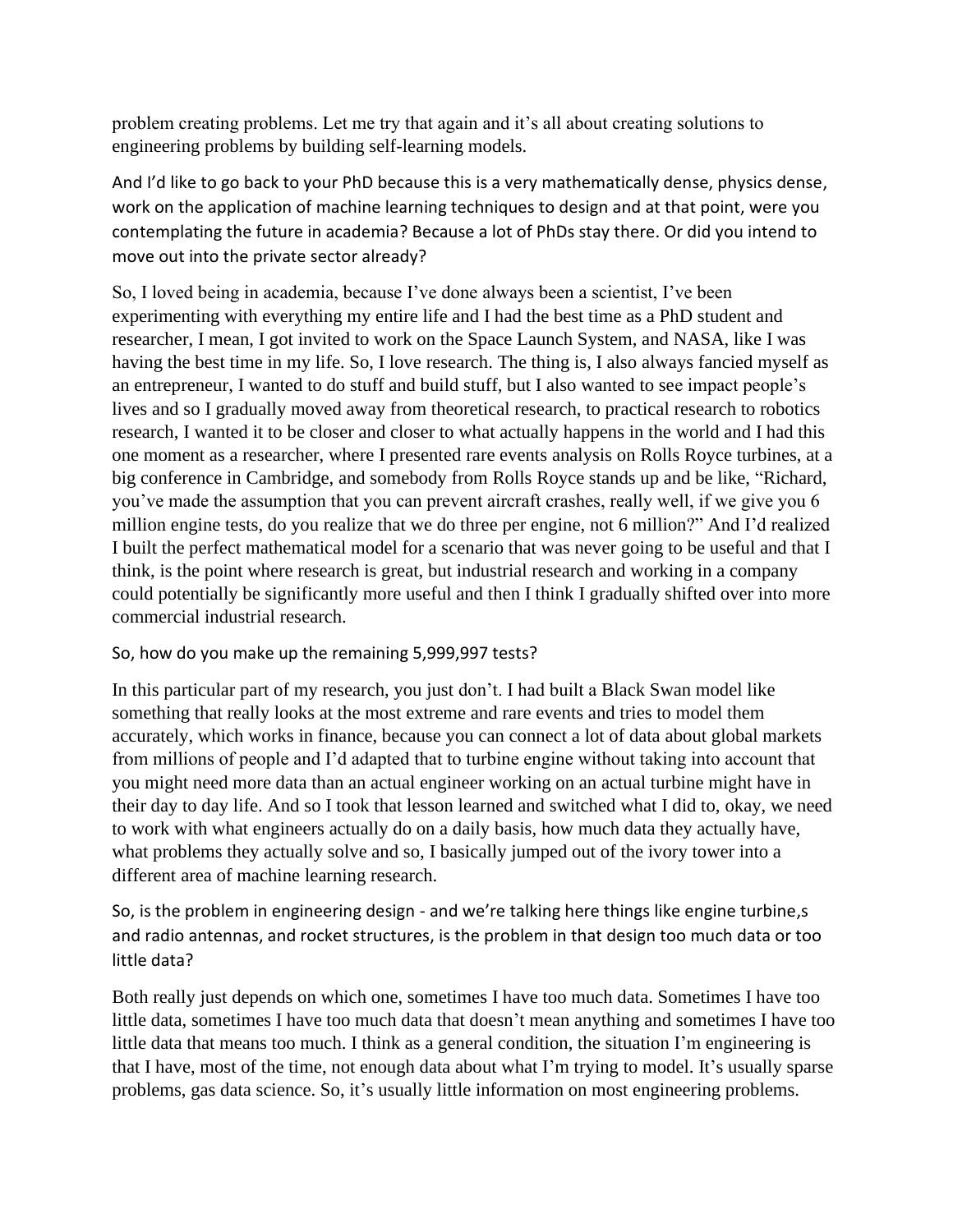However, there are quite a few problems, web engineers end up collecting a lot of data and that is because if you sort of work in engineering today, your boss and all of the resellers in the market have been telling you for years, "you don't need to test anything, just build a model and then you can use this model to virtually design the perfect thing and it'll just without any data collection just work." That was supposed to happen already. But it hasn't happened yet and, in my experience, and I've only been doing this for 10 years, this sort of product development keeps being pushed down the road. Because what I found in industry is that when I actually want to develop a completely radically new product, a new inverter, a new Hyperloop, then this contains physics that I don't understand yet. There is a lot of detail here that nobody really knows what's going on and the simulation models, the design models that I've built up through existing toolboxes don't capture that yet. And so the cutting edge of what actually happens in engineering is never - at least now it's not virtual, it is people building prototypes, conducting experiments and collecting data. And these people tend to collect a lot of data, because they will run the Hyperloop tests for days and hours at a time. It's the sort of hadron collider problem. I don't know what's going on. I don't know what those particles are up to. So, I ended up creating a huge amount of data, because I need to understand what's going on there and then I'm looking for the needle in the haystack to really grasp the physics and the understanding. And this is I think, a typical big data problem where engineers need machine learning to get it to get two things: one to understand what the system is doing, and two, to model what the system is doing.

Let's see if I can bring this to an example that will make it concrete, because I'm following for instance, the SpaceX Starship launch and preparation and their tests, obviously, three of them blew up and so that illustrates you can't model everything you have to you have to test, and I think we'd all like this to happen faster. Well, I'd certainly like to see that launching already. So, anything that makes that cycle faster, is something I'm very interested in and so would be Elon Musk. At what point in that lifecycle of engineering can you make a difference? Is it in interpreting the data from live tests? Or is it in directing how they model, because a test of that is pretty expensive.

So, doing data analytics on things that are already operational when the product is completely built, like Elon Musk's Starship is a pretty old story. People have been doing data analytics on these kinds of things for ages from predictive maintenance to system calibration and all of these different things that's quite mature.

Then does that mean that by the time, that's on the launch pad ready to be tested that the design has already happened and now the only failures are a component not doing what it was supposed to?

Potentially. So, for me, that is usually too late. Where I'm interested in improving the use of data science and modelling techniques is much earlier in the process. I'm thinking that information of how these systems actually perform, and what they actually do, doesn't need to travel upstream in to what the engineers were originally designing. When on the Starship, they were sort of looking at the fuel tanks and how they generate thrust, they won't have put those things directly on the rocket, they will have them on, like smaller test stands in different scenarios and they've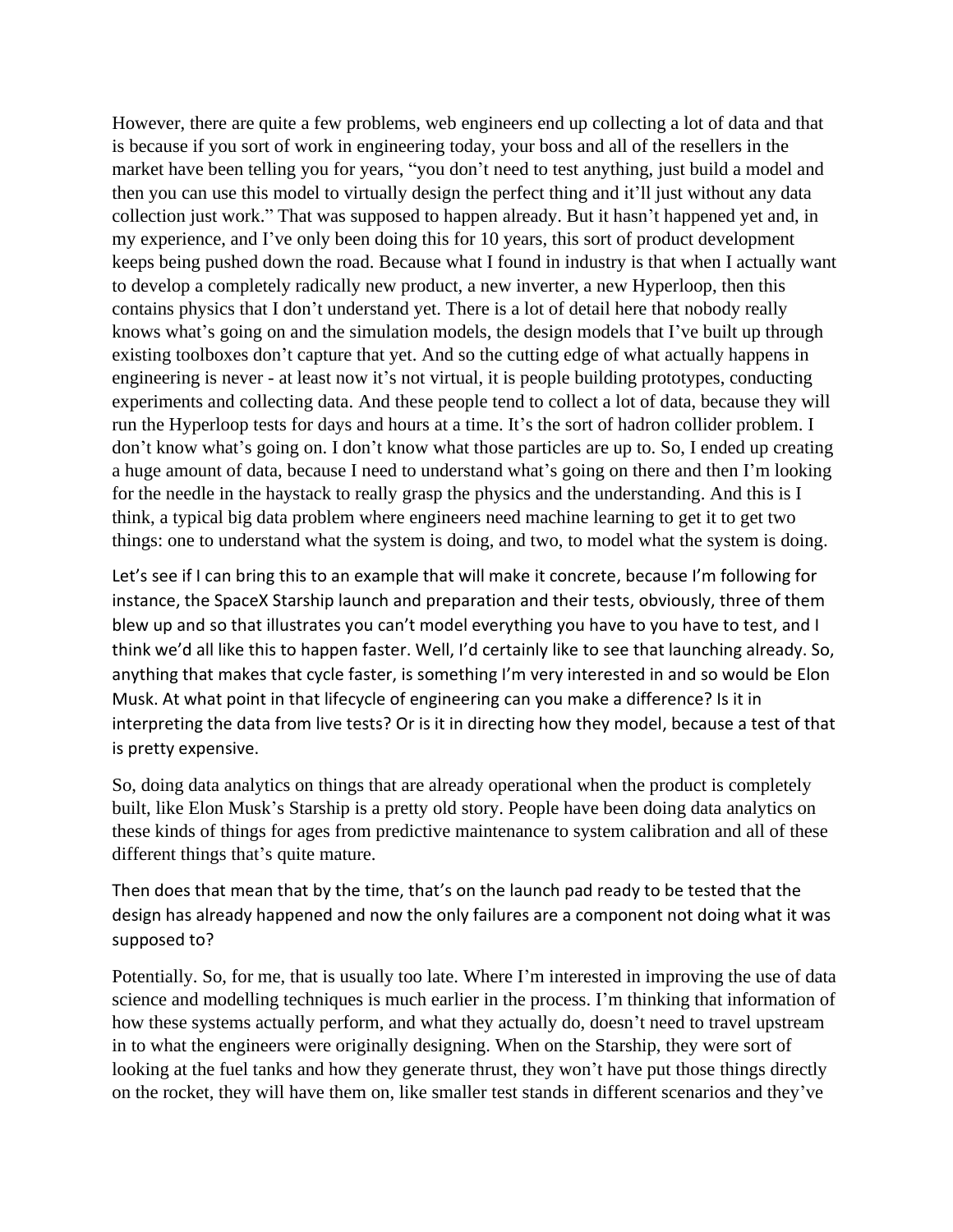been testing them for days on end to understand really what's going on here. And these are the scenarios when you can try and better model and understand what's actually going on here and that's where I like to sort of come in and say, "okay, we've done two days of testing on your rocket thruster. Do you understand what's going on in different scenarios to see how the temperatures relate how the thrust behaves in different scenarios? Do you see the vibrations?" Yes, I'm trying to pick up more, I'm trying to learn more about what's exactly happening in this test scenario, by picking the data apart with different algorithms and then I love to take this sort of data to train a model that understands exactly how the engine works, and predict how it's going to behave in very different other scenarios. My sort of mantra is, test less learn more, what I'm essentially doing is a little bit I think the most published example is Google DeepMind. They Created a model from a protein database, which could predict which amino acid sequences lead to different types of proteins that totally impressed and kind of shocked the scientific community, because people had been trying to understand and model that using non-AI, but physical methods for, I don't know, decades, if not longer, and the ability to sort of plug in DeepMind's, and Google's machine learning tools to understand what was going on there and to create models that really understood this behavior suddenly allowed them to make predictions of which specific amino acid sequences on a lead to what protein without having to go to the lab and test it and that is what I like doing for the rocket thruster in the early stages, build a model for the early prototype, understand really what's going on and then predict, how is it going to behave and react in scenarios that I don't have the time and money to test today, with a goal that when it then goes to the very final stage, I'm already done, and it's not going to blow up.

So, is your modelling, is it in essence, learning the physics of the situation and in such a way that now your testing can be more targeted, because you don't have to test all kinds of random scenarios that could never happen in the real world.

So, for me the biggest contribution what machine learning can currently do for the modern engineer is that you here have a tool at your disposal, and most engineers don't realize that, they can model ridiculously complicated stuff that nobody can model, from the most complicated turbulence equations, to electronics equations, to rocket fasts, I have something where I can model incredible complexity as long as I can collect enough data about it. And data collection with test stands in the sort of thing is feasible. We've been doing this for a long time. And once I've been able to collect enough data to create a model, I can use this model to avoid doing further testing. So, the funny thing is, Peter, it's a very strange departure from what engineers have been taught in university courses and by the engineering companies for the last 20 years. The sort of common opinion is, you do the design in CAD digital, you do a digital simulation using partial differential equations, differential equations, and physical principles to understand as much as possible in the virtual world what's going on and once you've understood everything there is to understand using equations that you've already purchased from Zeeman and ANSYS. Then you go towards the test stand and that has just literally to tweak and tune, what you've already decided is the perfect solution. Whereas in my experience, that doesn't quite work when I've seen automotive companies try that the final prototype was wrong, it failed faster, and was worse than actually going through more testing early on. Because while a lot of our simulation tools are really good already, like predicting what an Airbus aircraft does at cruise flight, we can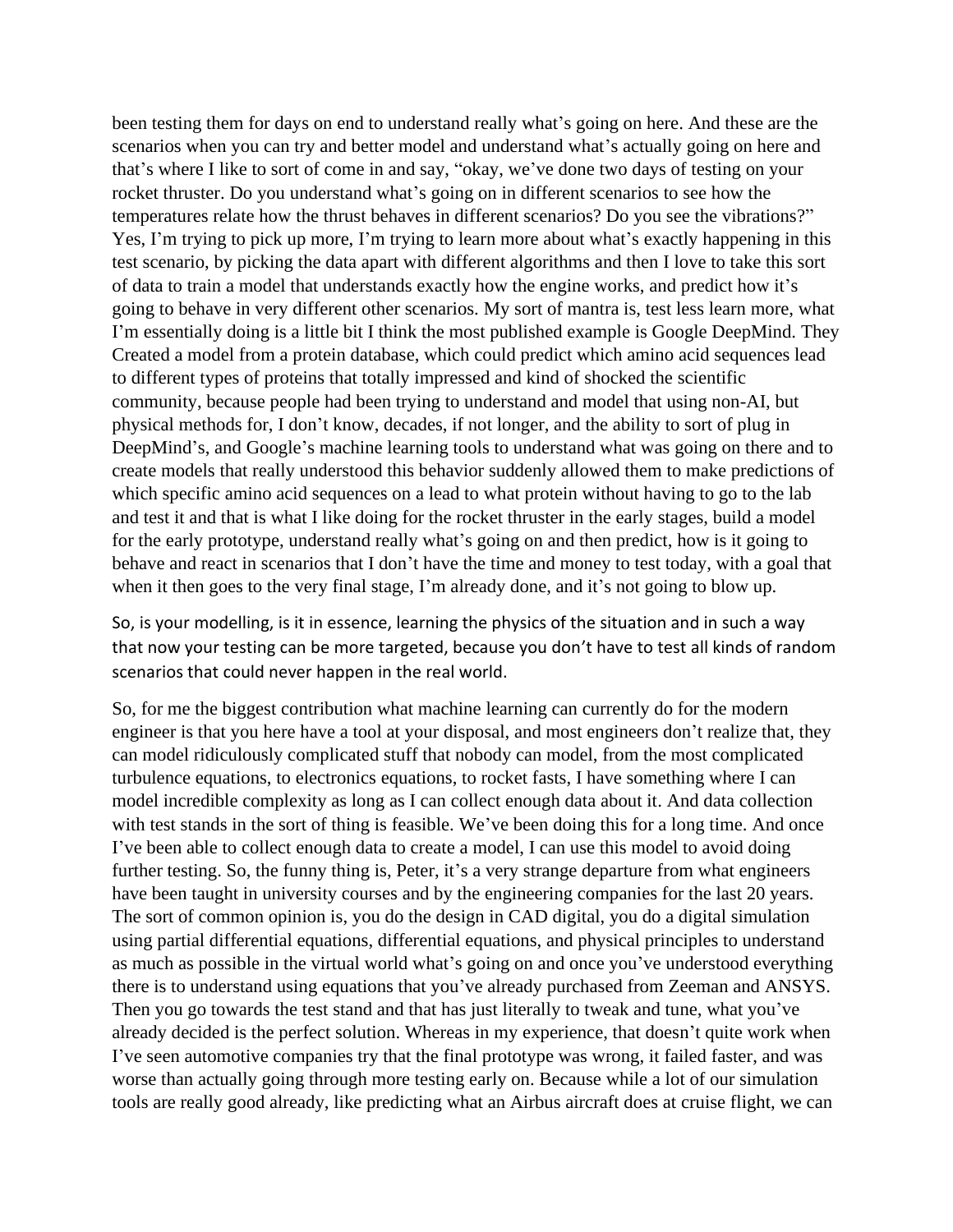model that super well. But there's a lot of things here that we can't, like trying to model how an aircraft lands with the ground effects and the turbulence that's going on there is ridiculously complicated again. And so realizing that there are simply things in the product development process that we cannot model yet and that there is an easy solution where I just collect data on a simplified test stand, create a data driven machine learning model to model that, and then use this model to understand what's going on and make predictions for what's going on in different scenarios is a cheat trick. So, it's a little hack to the engineering development process that can add massive value. To give you a example of something that has just come out last week from the Global Director of Technology at Honeywell, who's been working on ultrasound, flow meters and gas meters and they've tried to sort of follow the standard process of, I design this thing, I run a couple of physical simulations then I test; problem was that the CFD simulations, the physical simulations were completely inaccurate, they couldn't figure out what was going on in reality for this new type of flow meter. With this, they basically then just built a monolith, a machine learning model, based on the test and data got incredibly good results could predict how the system would behave in the most extreme scenarios and basically could optimize and calibrate the meter much faster, much early in design process. So, it's moving away from conventional thinking. But you can solve much harder problems just like Google did, with their DeepMind protein folding predictions.

It's making me think of an analogy. Tell me how close this is. So, I'm thinking of analogies with AlphaGo, for instance, and what it did in the game of Go and coming up with a move that humans would not have come up with in 10,000 games and that was because it was able to exercise a larger space of possible moves than humans were used to doing. We had had a lot of thinking about go over hundreds or thousands of years, but it comes down to were choosing from these kinds of strategies. And so then, what it's making me think is that in designing something and engineering, you can't afford to open up your possibilities to the entire spectrum of physics - making asymmetrical chassis designs, for instance - because it would just take you too long, you have to make an incremental change to the way that it's been done before, if you want to get out the door in time. But is what you're describing that the AI is able to, the machine learning the modelling, is able to consider more possibilities than engineers can afford to.

Yes, definitely. So, one of the sorts of core things that makes this a good trick is that you can consider more possibilities. The one thing that one does have to consider and does have to bear in mind is that machine learning tools that are supervised in their learning approach. So, Google Go right, is a reinforcement algorithm. So, here's something that has been playing through different combinations that no human has ever looked at and is therefore opening up the design space. When we do machine learning based on test data, I can't really leave the design space. It's the classic echo chamber argument, and so I can make predictions for things that the engineer potentially hasn't looked at today. But they have to be within the design space that I've looked at for a rocket. So, it's a small difference, because in both cases, the idea is that I can do machine learning to learn more and expand my horizon. But I think the sort of slight difference between like what you described as Google Go and what I would use for an engineering problem is that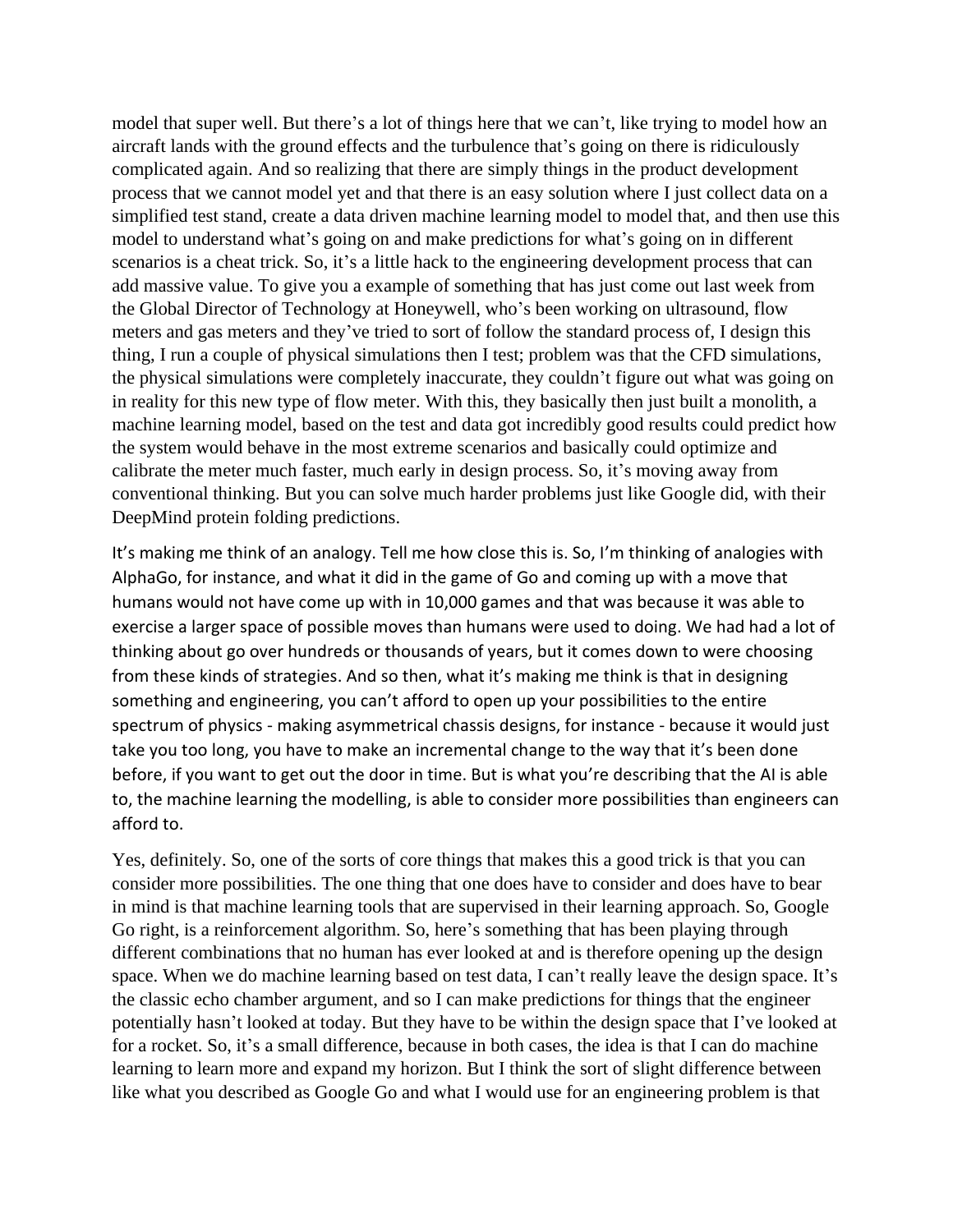for me, I would use the machine learning algorithm. Okay, so there's sort of two different scenarios. Like in the Google Go scenario, I have something that plays against itself tries out different moves and tries millions of different moves, it only gets taught the rules of the game, it plays with the rules and then learns things that nobody's ever had, the time to look at. My scenario is slightly different, because I'm going to be looking at a test stand, where something is constantly changing and I'm essentially just trying to understand how the system works. And mine is complex for the human engineer looking at this, because there's a lot of parameters changing the result. It's a little bit like when you change, when you're trying to set the temperature on your shower, you're going to go there, and set the temperature of I'm turning on the hot water too hot, okay, a little bit of extra cold water - okay, I live in the UK, right? Like, we have two separate taps and you play with the hot and the cold water until you have the perfect temperature. In a rocket test, you will have 100 of those little levers and you will have to play with them all at the same time. A normal engineer will play with one and see what happens, play with the other and see what happens and quickly, using this method, comes to the results that they want to have. A machine learning algorithm is going to be twiddling all of those 100 dials at the same time; it doesn't mind that you get a very complex answer, because mathematical models don't mind that you're changing 100 things at the same time, because they can still learn from but I'm not going to get 100 different changes at the same time and in this way, I can put, what would take me two months of learning, I can squeeze that into two hours of learning for machine learning algorithm and then I can use those two hours to help a human understand what would have happened in two months, because then the machine learning algorithm can pick it apart again and show me, Richard, if you change this little dial, this is what's going to happen to the temperature. But the algorithm does have to learn first what happens in all of the different scenarios and if I've never played with the 101st dial, one that I've never touched before, then the algorithm is too stupid to understand what's going to happen. So, if I've never tested my rocket in Siberia, and I'm putting into Siberia first thing tomorrow morning, then the algorithm I've built for this won't be capable of dealing with it and that's an important factor for safety in engineering. Because this means that I can't guarantee that for Starship, I will be able to prevent any disaster. Unless I've already included anything that could go wrong. In my original design of experiment. Anything that's outside my black box is impossible to model.

Right, and we've already learned what happens when people don't take into account cold temperatures at launch time properly. 1986. So, the parameters that you're talking about changing those design parameters, the way you would change the way that it's built? Or are they operational parameters like flow rates and cutoff times?

They tend to be a mixture of both. I mean, operating parameters are very easy to change by a system and so when I would put something on the test stand, you're immediately going to try different frequencies, different temperatures, different flow rates, and you collect a lot of data for that and learning for that changing the design is a little bit trickier because you have to make a change in between. And so when we sort of look at those problems, we basically recommend, you have to change the design if you want to see what happens if you change the design. But there's already a lot of information and data that you can get for the system when you just change the operating condition. So, it's a mixture of both.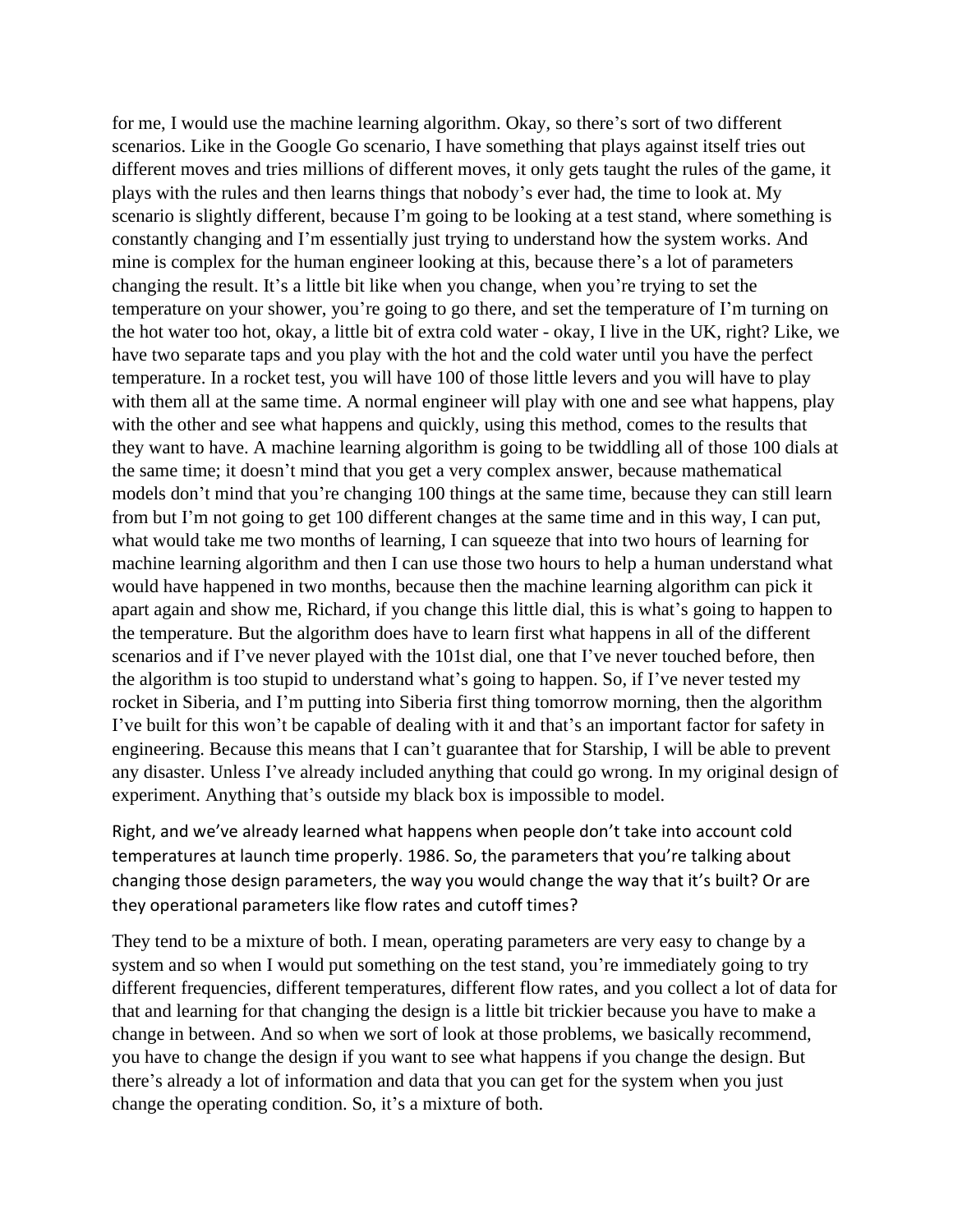Now, you've mentioned turbulence and Black Swan and we're talking about devices that have to have a high degree of reliability, because there can be safety of human life involved very easily and possible catastrophic events. So, reliability in the face of wide range of operating conditions has to be considered. And yet some of this physics as I understand it turbulence like Navier-Stokes has chaotic behavior, that is impossible to predict or hard to predict or are you making it easier to predict - essentially, what's your contribution towards reducing the possibility of some black swan event that would have serious consequences?

So, one of the fun things I've sort of done a while ago is I sort of joined the Stanford Turbulence Research Centre, where I spent three months with the sort of top brains in the world, just trying to understand why turbulence is so incredibly hard to understand. And the funny thing is that you very quickly realize there's so many super smart people trying to understand turbulence, and nobody really does. So, I essentially converted from the competition has two fears, to be the smartest turbulence researcher, I'm going to sort of play the joker card and go into, guys, I'm not understanding turbulence, I'm going to carry out experiments with a wind tunnel over there. I'm going to create a deep learning model learning from those experiments, and then the model has understood what's going on. Okay, fine, I haven't, but I have a model that has and so I can now use this to predict turbulence better than you guys can. It works surprisingly well. It's not popular among physicists, because it essentially is cheating in their opinion. But the interesting thing is, and I mentioned my Honeywell gas meter example before, is that people have tried to understand how the turbulence behaves in those pipe flows, and try to build in different ways to understand and to channel the flows to make it simpler. But the reality is, when you have a gas meter in somebody's home, and the piping in the wall, and the temperatures are all different, for every person that you look at, it's just remarkably complicated to understand exactly what the flow is going to do, and how it's going to behave. When you try to model that with simplified physical models, you just don't get it and the physical models that we have, because turbulence is so incredibly complicated, also doesn't quite cut it. And so what we do is we essentially say, look, there's millions of those things already installed in people's homes and we've got so many hours on the test and I'm going to build a data-driven or a machine learning model based on all of this information of what's actually happening, to predict and understand what's going to happen in different scenarios. And that reduces the risk of bad events, because I have a bigger pool to learn from, right, I'm not just taking simplified physics in a computer simulation to tell you what's going to happen, I'm going to look at reality of hundreds of actual situations to look at what's been happening there in order to help you improve your decision-making and as such, it makes engines more reliable. My favorite example here would be that Rolls Royce and the entire aircraft engine industry has been switching their modelling and maintenance to live data for years and the amount of aircraft accidents that we have per year has been plummeting, like from hundreds per year to near nothing. Because this real data modelling, while it does have the disadvantage that I as a human can really understand what the algorithms are up to does better model the system's complexity, its degradation over time, the various volatile influences that the different components have. So, the modelling gets better and as such, the risk of rare events goes down.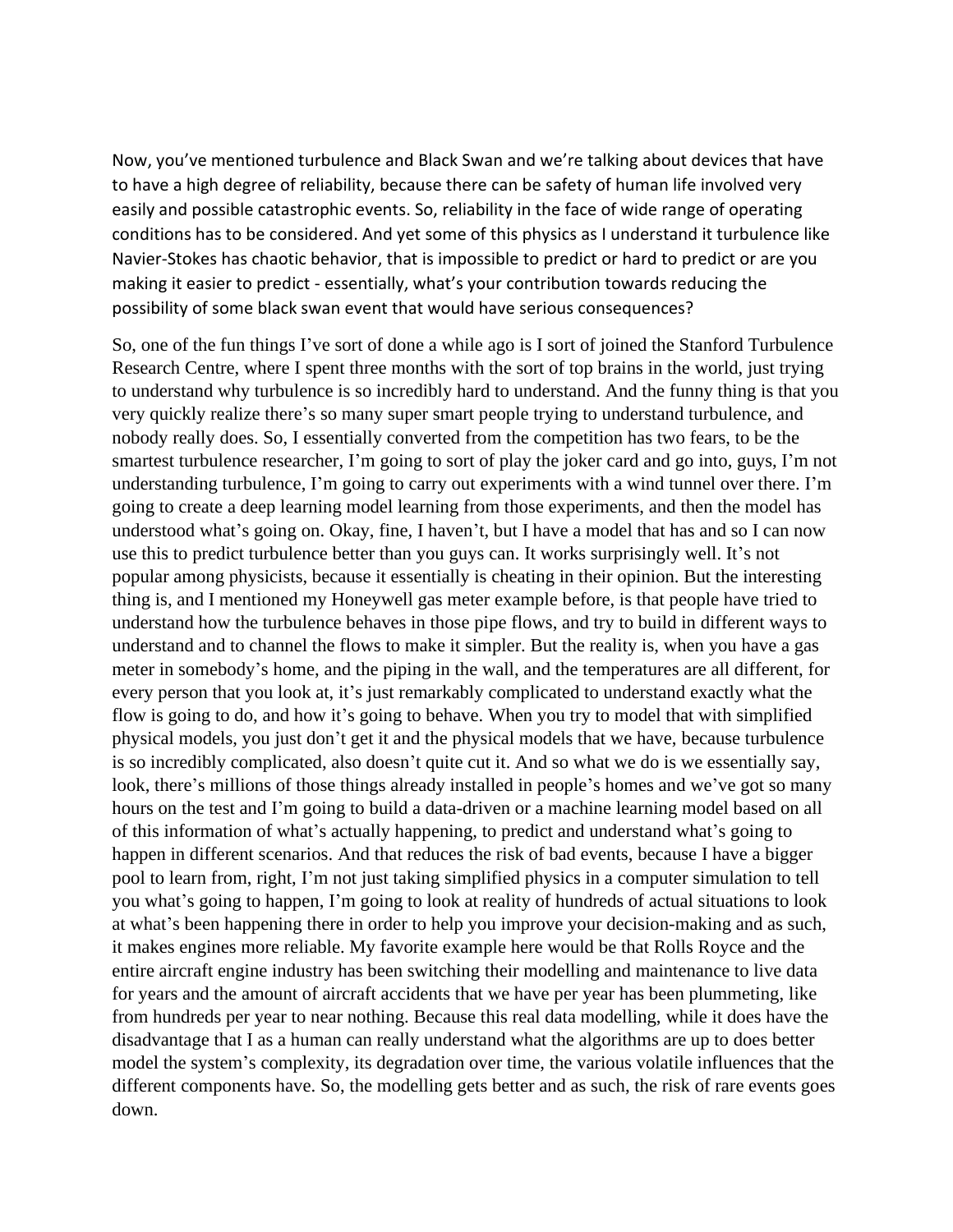So this makes me think about what else is like this sort of complex physics where some of it obeys straightforward rules and some of it is chaotic and I think about like economics or maybe biology; and is there an application of your work in those fields? And is that something you're interested in?

So, before I sort of started on my PhD in doing machine learning for aerospace engines, I studied computational finance. So, my interest in those methods is coming from the quick summer internship at a hedge fund, where you realize, these tools are remarkably powerful, and they can model really complex systems. And so engineering is learning from finance, versus the other way around a little bit here. So, we've sort of taken the deep learning that they've already got in operations to self-trading algorithms to a degree of sophistication that is remarkable, and sort of taking it back into hang on engineering needs this sort of stuff, too. So, I think in finance, yes; biology I've seen I've mentioned Google is doing this like personally, as a mechanical engineer, it's not my forte to sort of look into biological applications, where my passion lies at the moment is with anything that is related to fluid dynamics problems, because as we know, the Navier-Stokes problems are one of the millennium problems that are remarkably complicated and they do affect a lot of things from car aerodynamics, to aircrafts to flow meters to gas meters, to ketchup bottles and soap dispensers and deodorants and inhaler spray so fluid movements is really like fluid and fluid like aerodynamic movement, fluid movements all around us and that is currently the area where I think machine learning can add a lot of value over current modelling techniques.

As, you said there, a lot of this work was started in the finance industry because they could smell the money involved and Wall Street tends to suck up a lot of the people with the ability in this. So, I was interested to hear you refer to your passion for this work here. Because that is something that's clearly driving you more than the way that it could be leveraged, say, for Goldman Sachs and maybe I could phrase this as, what sort of difference could we see in 10 years as a result of the unbridled application of the technology that you're developing here? How would that show up in our world?

What a beautiful question. So, let me think about for a moment. So, if I go through the applications that we've already worked on where I've seen potential, let's sort of go through various areas and industries that I've had the fortune to look into. For example, soap dispensers, were remarkably hard to understand what even such a tiny thing does in order to always give me the perfect amount of soap. I know, it's a tiny example, but surprisingly hard to model because people haven't had the time to think about how the physics in cosmetic products work. And one of the things you can do is help them train AI models that understand that physics and that can make most cosmetic products from deodorants to soap dispensers significantly more durable, more accurate, and so on. When I say more accurate, I was probably let's go into the next industry: medicine. One of the areas where we've just published a great case study is trying to understand how a drug is distributed in your lungs. Because it's very complex to model if you're trying to get medicine into a person, how the sort of airflow from an inhaler actually results into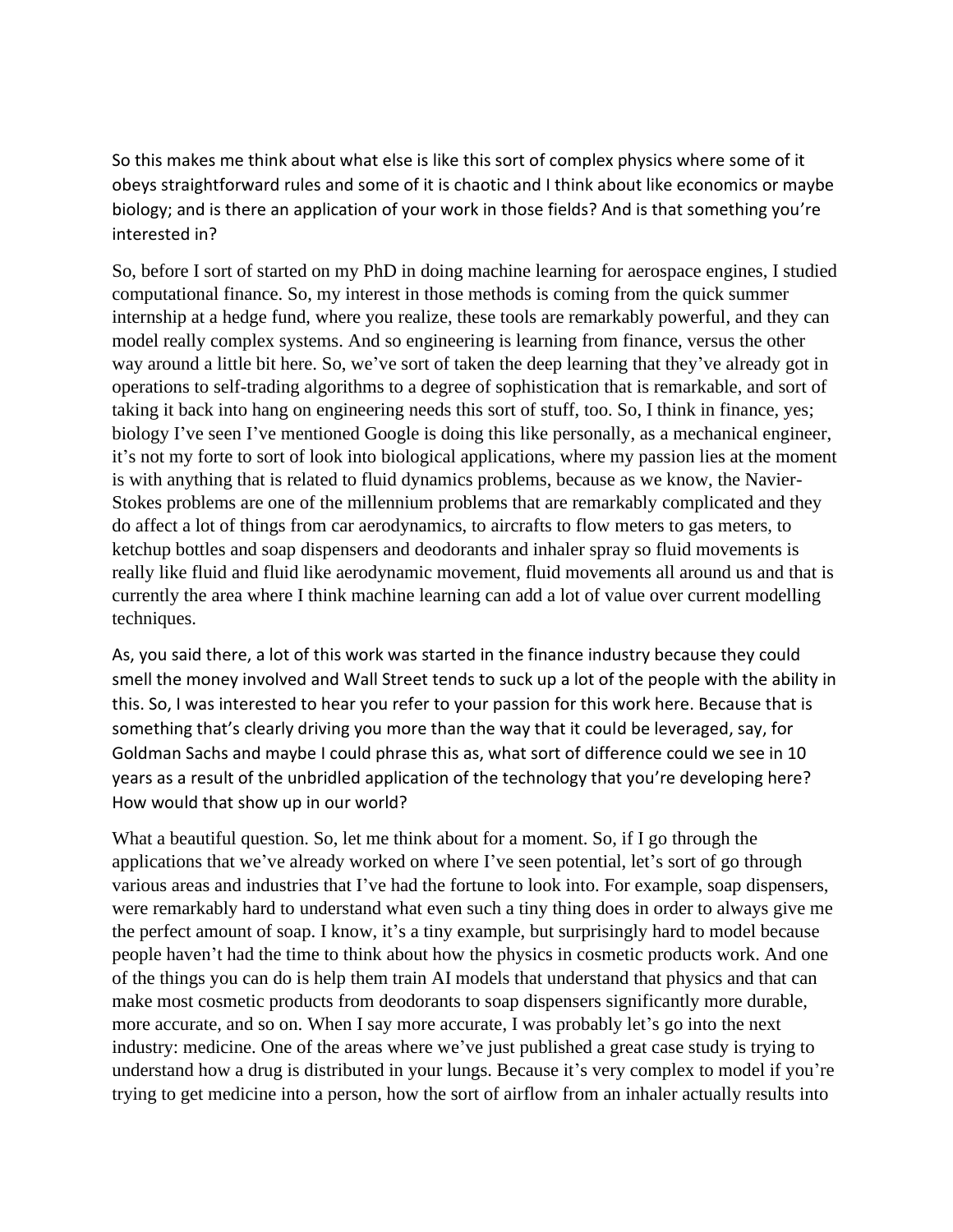how much drugs have been delivered. Very complex, very difficult fluid dynamics problem that actually can improve lives can help save lives and can improve like the delivery of medicines. And that's one of the case studies we've just published, where you can see that that works a lot better and you can understand that better. Apart from medicine and consumer products let's go into automotive, where lower drag, like less consumption, less fuel consumption, the better understanding of combustion works in the engine, how long batteries last how to optimize battery performance, obviously have impacts and margins. We've had this by somebody used to get 1% less emissions out of an entire car range. It's not a lot, but combustion engines have been around for a long time. So, it is a margin and if you sort of ramp it up, it becomes more and more, we've looked at aircraft turbine blades, where if you can better understand how a turbine blade degrades over time, using these kinds of test status, it's been estimated that can get up to 2% more out of them, which very quickly results to 14 15 million tons of CO2 per year. So, I think in automotive and aerospace, it's sort of solving those intractable, those very complicated physics problems where I quite don't understand the physics yet allows me to build better products and I think that, again, is the Honeywell thing that I mentioned right in the beginning of a gas meter that was previously inaccurate, because it didn't measure how much gas people in the US in their homes measure as good as it was supposed to be and they could finally build a more accurate product with this new technology, which is more reliable, by understanding and modelling the physics. And so from getting more accurate consumer products in your home that measures your gas consumption in a more accurate way to better aircraft to better automotive, we are already pretty good in a lot of scientific areas. But this can always - it's the little extra, it's the sort of little chunk at the top of the scientific discovery that we currently can't tackle and that gives you improvement, sometimes marginal, sometimes radical improvements over the sort of state of the art that we currently see.

Basically it sounds like mastering physics with artificial intelligence, and machine learning and I'm excited about the potential that has for bringing us safer, cheaper and more effective things to market and even improving carbon footprints. It's been a fascinating discussion. Richard, where should people go to find out more about what you're doing?

My company, Monolith has a website, [monolithai.com.](https://monolithai.com/) You can also look at my personal LinkedIn profile where you can find access to my thesis projects that I've worked on in rocket science. Or just yeah, reach out to me directly.

Absolutely. Well, I thank you very much for coming on the show. That has been a terrific discussion and good luck with the next adventure in whatever rocket launch you get to be involved in next. Thank you, Peter.

That's the end of the interview. It hardly seems these days as though it would be controversial to use machine learning for something as critical as the design of parts used in machines that carry people or could kill a lot of people if they go wrong, but it's worth remembering that deep learning has only been around for a decade, roughly, and before that was so novel that the idea of trusting it for something this important would have been a hard sell. I think of it as another demonstration of how AI is maturing and fleshing out its markets, and the incredible diversity of those markets just speaks to the incredible versatility of AI.